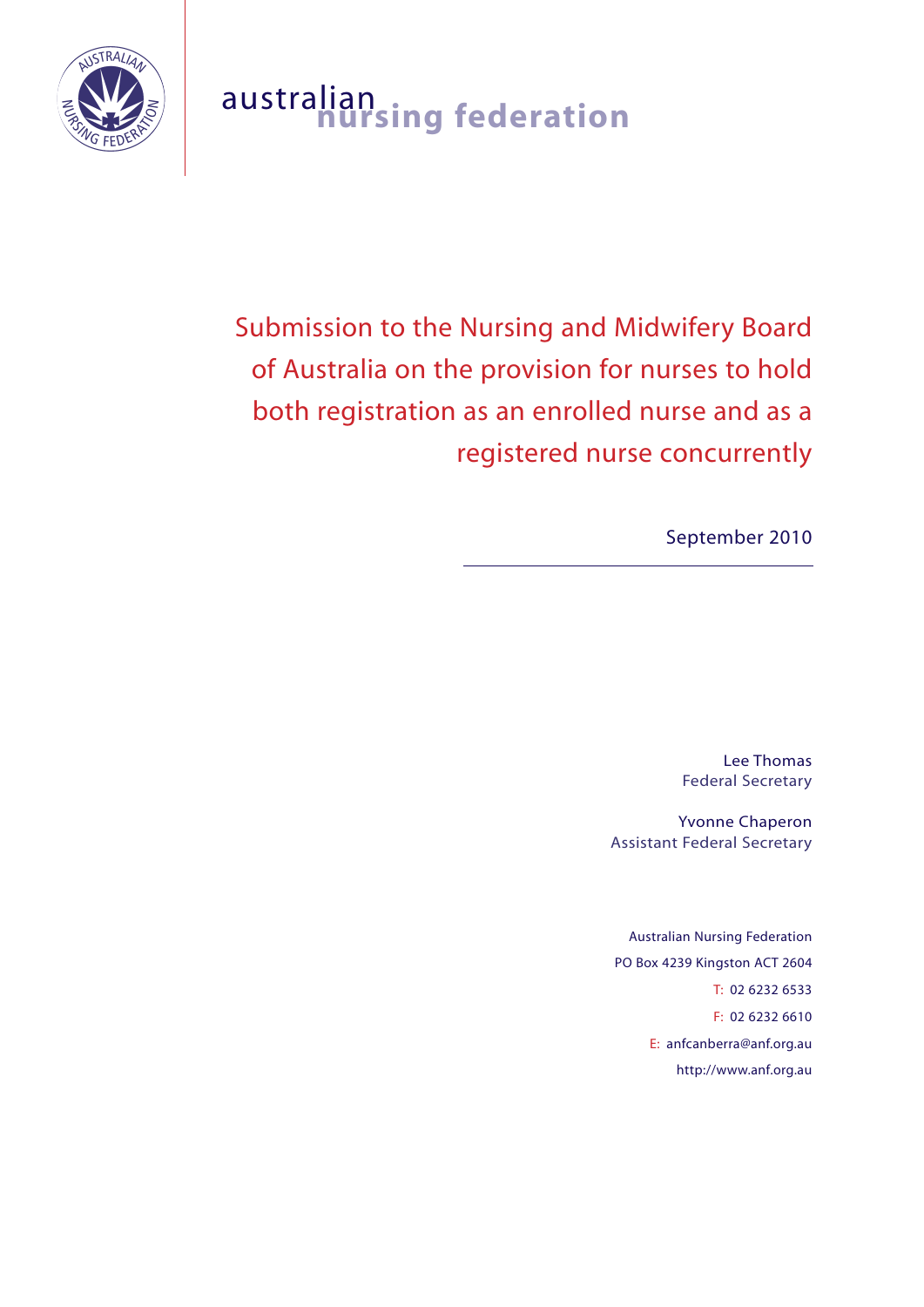# 1. Introduction

The Australian Nursing Federation (ANF) was established in 1924. The ANF is the largest professional and industrial organisation in Australia for nurses and midwives, with Branches in each State and Territory of Australia.

The core business for the ANF is the professional and industrial representation of our members and the professions of nursing and midwifery.

With a membership of over 190,000 nurses and midwives, members are employed in a wide range of enterprises in urban, rural and remote locations in both the public and private health and aged care sectors.

The ANF participates in the development of policy relating to: nursing and midwifery practice, professionalism, regulation, education, training, workforce, and socio-economic welfare; health and aged care, community services, veterans' affairs, occupational health and safety, industrial relations, social justice, human rights, immigration, foreign affairs and law reform.

The ANF is pleased to provide comment to the Nursing and Midwifery Board of Australia (NMBA) regarding the provision for nurses to hold both registration as an enrolled nurse and as a registered nurse at the same time.

#### 2. Public and patients

The ANF has been a strong supporter of the move to a national registration and accreditation scheme for health professions in Australia. The Scheme provides for national consistency with the overriding aim to introduce simplicity and a shared understanding of terminology across the country in relation to the regulation of health professionals. National regulation provides for safety and quality by ensuring there is nationally consistent title definition, qualification, professional standards, role and scope of practice for health professions included in the Scheme.

The ANF is aware that our members in some States have held registration as an enrolled nurse and as a registered nurse at the same time over many years without any reported instances of where the public has been placed at risk of harm or actually harmed. Despite this, the ANF is of the belief that the potential provision for nurses to hold "dual" registration of this nature may lead to role and scope of practice confusion. However, there are special circumstances whereby a nurse may need to hold both registrations as outlined in this submission.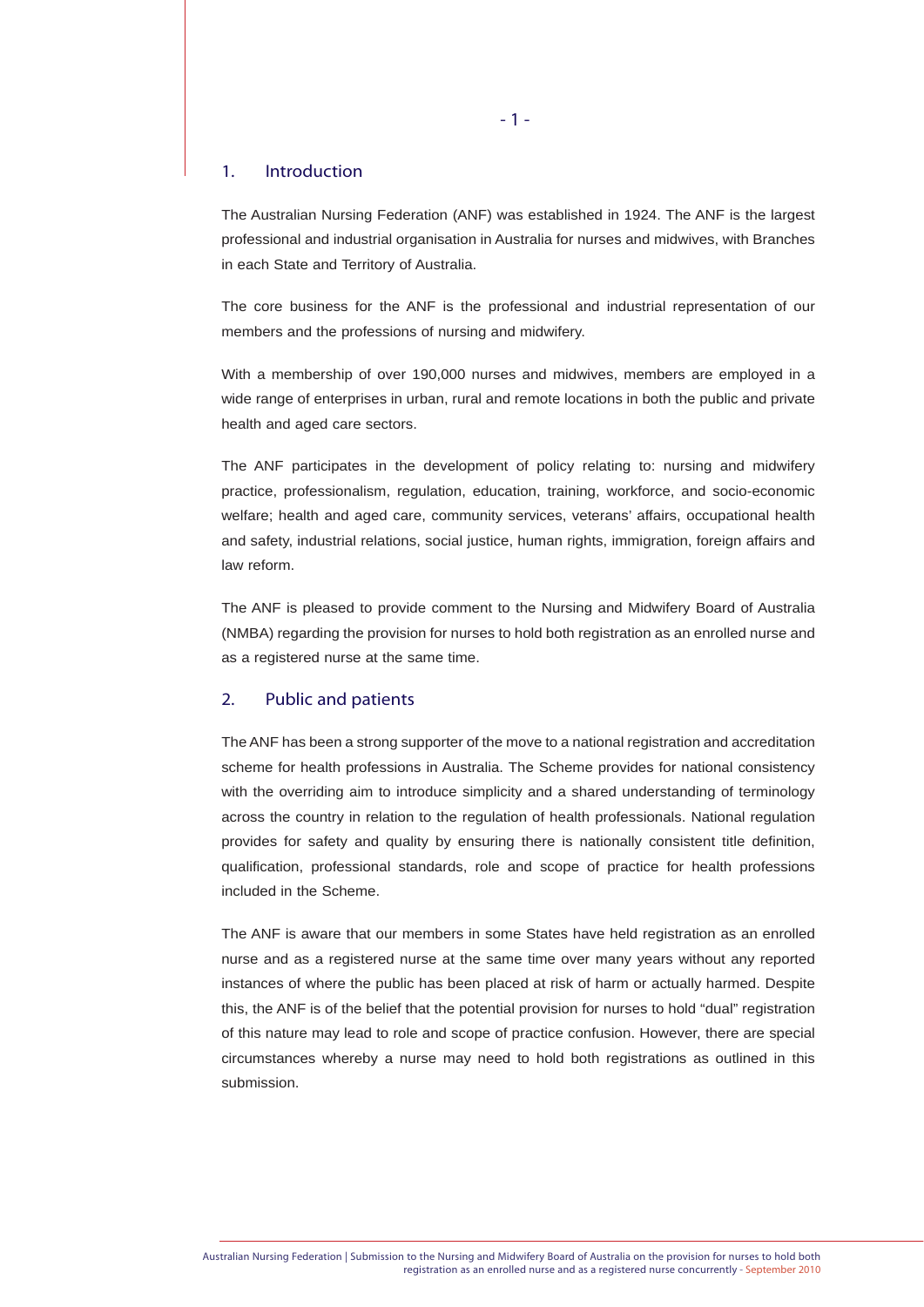## 3. The individual nurse

The potential for role and scope of practice confusion may impact the individual nurse. The underpinning education, subsequent qualification and competency standards for practice are different for the registered nurse and the enrolled nurse and therefore result in a different protected title, role and scope of practice.

The registered nurse is expected to practice independently and interdependently assuming accountability and responsibility for their own actions and delegation of care to enrolled nurses and health care workers.1

The enrolled nurse is expected to work under the direction and supervision of the registered nurse, at all times retaining responsibility for his/her actions and remaining accountable for providing delegated nursing care.2

These are inherently different nursing roles with differing levels of responsibility and accountability. There needs to be absolute clarity of the conditions under which a nurse is employed if they hold registration both as an enrolled nurse and a registered nurse. Holding both registrations does provide the potential for the nurse to be exploited if employed as an enrolled nurse but expected to function at the level of a registered nurse. This issue will continue to be closely monitored by the ANF. We understand that should there be an adverse clinical outcome the full scope of their nursing knowledge would be taken into account. The nurse would be judged by the NMBA or the Courts as having the level of knowledge, expertise and clinical judgment equivalent to that of a registered nurse even though they are employed as an enrolled nurse. As a consequence, they could be deemed to have been negligent in a finding relating to a critical adverse event.

Although aware of the challenges outlined above, the ANF is of the view that there may be circumstances in rural settings where a nurse holding both registrations is employed in both roles. This may be due to insufficient employment availability as a registered nurse or limited places of employment in these rural areas. Registration in both roles provides these nurses in rural settings with the ability to secure and maintain satisfying employment close to home. Being able to work as both a registered nurse and an enrolled nurse also allows these nurses to receive a reasonable income and/or continuation of work in their preferred or only facility without the need for burdensome travel.

In these special circumstances, the nurse must demonstrate a clear understanding of the differences in role and scope of practice. Evidence of recent practice in both roles is essential. Provided that an individual is able to demonstrate that they have special employment circumstances requiring registration as both an enrolled nurse and as a registered nurse, the ANF considers that "dual" registration should be permissible. In these cases application for special circumstances dual registration must be sought by the nurse not their employer and ultimately would be at the discretion of the Nursing and Midwifery Board of Australia to determine on the merits of each individual case.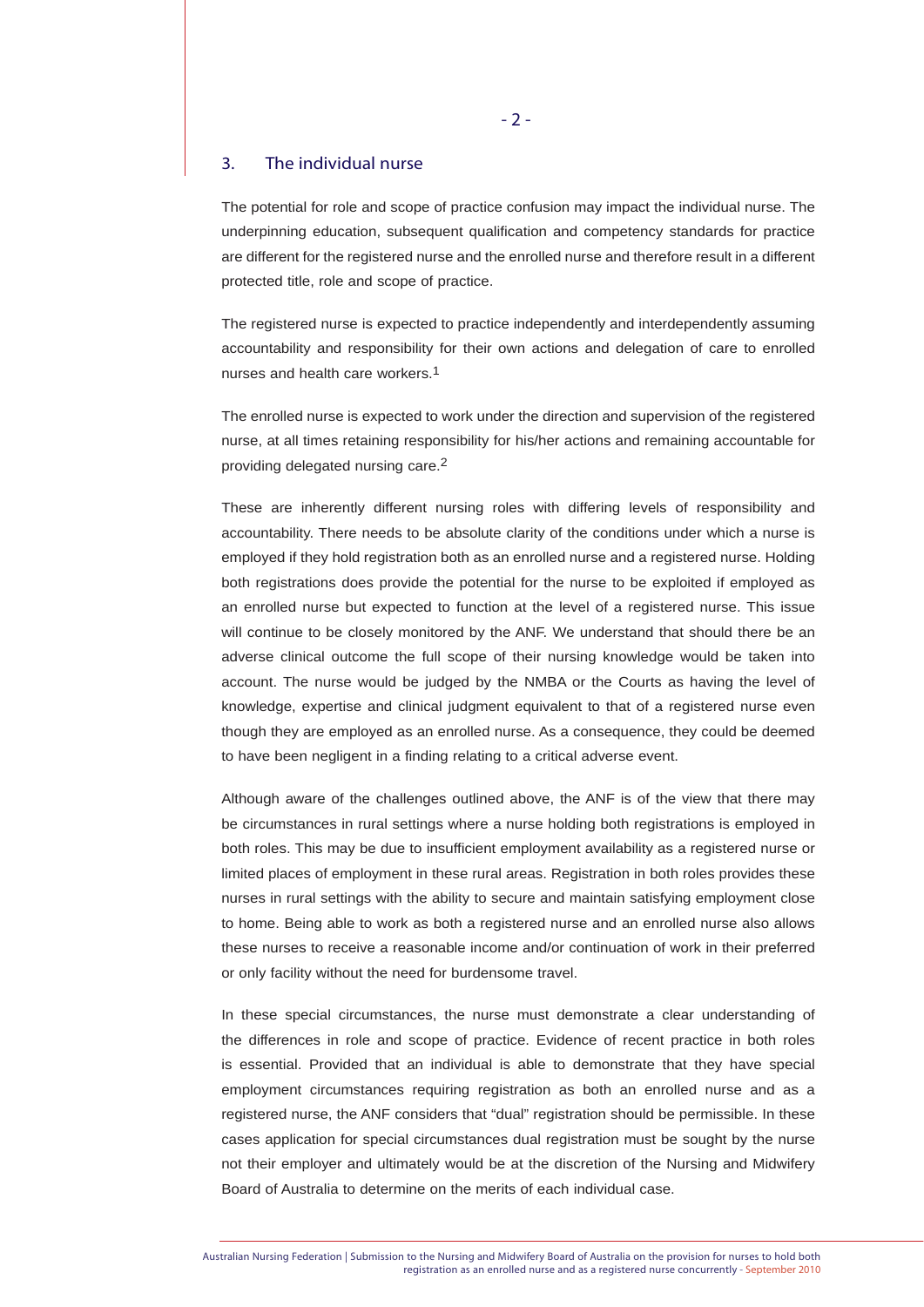It is not uncommon for enrolled nurses to undertake and complete a Bachelor of Nursing leading to registration as a registered nurse. Many students also meet the requirements and register as an enrolled nurse during the course of completing their nursing degree. There may be merit in making a provision for these individuals to continue their registration as an enrolled nurse for an interim period upon completion of the qualification and following registration as a registered nurse. The recently graduated registered nurse may have a gap of up to six months prior to being able to commence a graduate program or gaining work in a supportive environment where they are employed as a registered nurse. This would provide the graduate with the opportunity to continue to provide safe and competent nursing care as an enrolled nurse under the supervision and delegation of a registered nurse in this interim period. It would also serve to avoid the necessity for the newly graduated registered nurse to seek casual employment in this role in an often unpredictable and potentially stressful and unsupervised environment.

Such an arrangement for new graduates should be optional with each individual nurse being able to elect whether to continue registration as an enrolled nurse for the interim period e,g. up to six months or allow this registration to lapse when seeking registration as a registered nurse. Some individuals, due to unforeseen circumstances, may require an extension to the interim period of dual registration. These cases should be individually assessed by the NMBA.

## 4. Employers

The potential for role and scope of practice confusion also impacts the employer. The employer may not understand the different levels of responsibility and accountability for the different roles of registered and enrolled nurse.

Alternatively the employer may knowingly elect to employ a registered nurse as an enrolled nurse as a cost saving measure. As stated above, holding both registrations provides the potential for exploitation when the nurse is employed as an enrolled nurse but is expected to function at the level of a registered nurse. It is important that both the individual nurse and the employer/s are fully aware of the responsibilities of both registered and enrolled nurse roles in order to ensure employment is appropriate.

#### 5. Recommendations

It is recommended by the ANF:

- 1. That registration as an enrolled nurse and a registered nurse at the same time for an unlimited period is permitted under special circumstances.
- 2. That in such special circumstances nurses must demonstrate that they have met recency of practice requirements as both an enrolled nurse and a registered nurse.